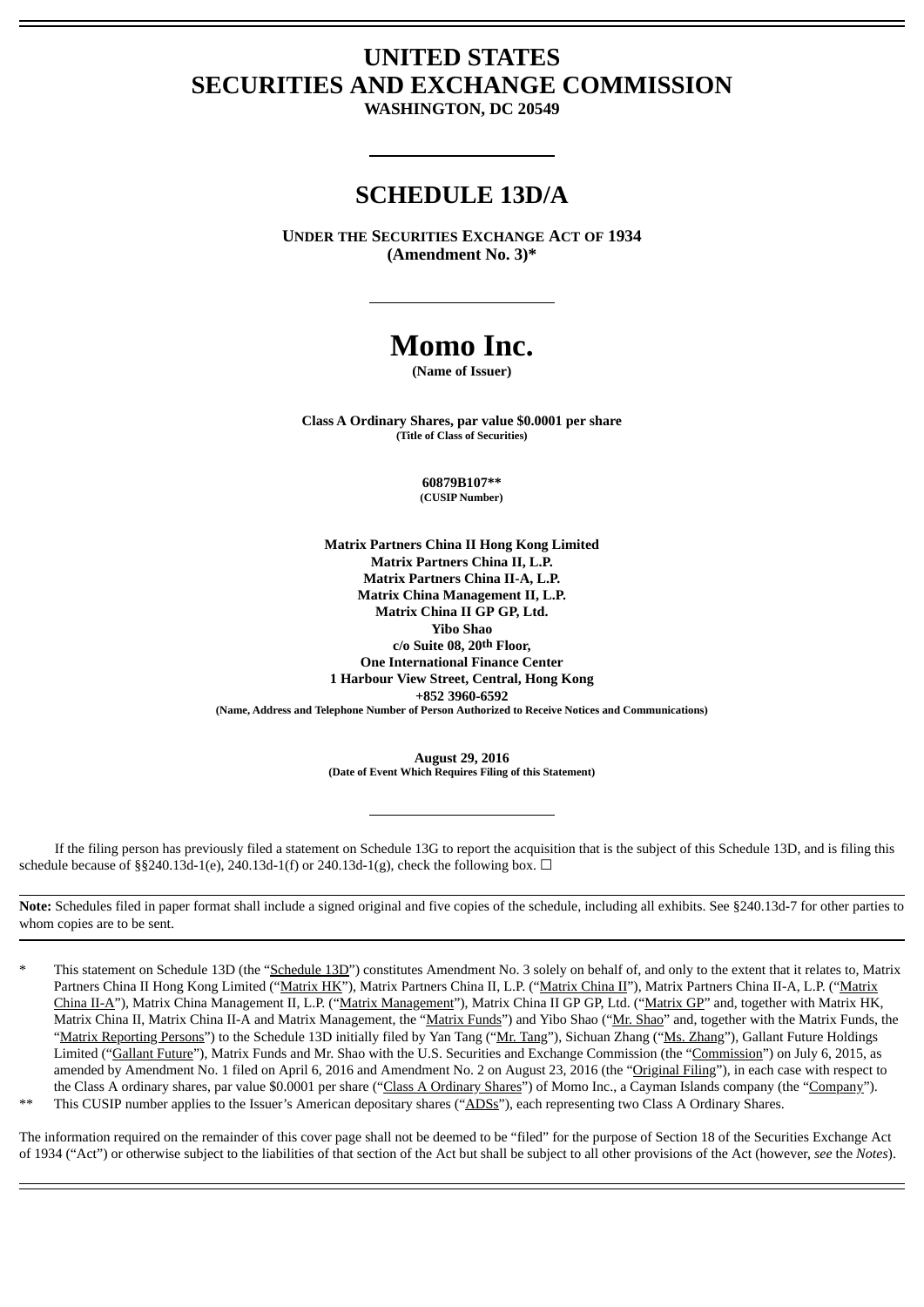|                                                                   | CUSIP No. 60879B107                                                                  |     | 13D/A                                                                                                                                           |  |  |  |
|-------------------------------------------------------------------|--------------------------------------------------------------------------------------|-----|-------------------------------------------------------------------------------------------------------------------------------------------------|--|--|--|
| 1.                                                                | Name of Reporting Persons                                                            |     |                                                                                                                                                 |  |  |  |
|                                                                   | Matrix Partners China II Hong Kong Limited                                           |     |                                                                                                                                                 |  |  |  |
| 2.                                                                |                                                                                      |     | Check the Appropriate Box if a Member of a Group (see instructions)                                                                             |  |  |  |
|                                                                   | (a) $\Box$                                                                           |     | (b) $\Box$                                                                                                                                      |  |  |  |
| 3.                                                                | <b>SEC USE ONLY</b>                                                                  |     |                                                                                                                                                 |  |  |  |
| 4.                                                                |                                                                                      |     | Source of Funds (see instructions)                                                                                                              |  |  |  |
|                                                                   | <b>WC, OO</b>                                                                        |     |                                                                                                                                                 |  |  |  |
| 5.                                                                |                                                                                      |     | Check if Disclosure of Legal Proceedings Is Required Pursuant to Item 2(d) or 2(e)                                                              |  |  |  |
|                                                                   | □                                                                                    |     |                                                                                                                                                 |  |  |  |
| 6.                                                                |                                                                                      |     | Citizenship or Place of Organization                                                                                                            |  |  |  |
|                                                                   | Hong Kong                                                                            |     |                                                                                                                                                 |  |  |  |
|                                                                   | <b>Sole Voting Power</b><br>7.                                                       |     |                                                                                                                                                 |  |  |  |
|                                                                   | Number of                                                                            |     | 59,489,415 Ordinary Shares(1)                                                                                                                   |  |  |  |
| <b>Shares</b><br><b>Shared Voting Power</b><br>8.<br>Beneficially |                                                                                      |     |                                                                                                                                                 |  |  |  |
|                                                                   | Owned by<br>Each                                                                     |     | $\boldsymbol{0}$                                                                                                                                |  |  |  |
|                                                                   | Reporting                                                                            | 9.  | Sole Dispositive Power                                                                                                                          |  |  |  |
|                                                                   | Person<br>With                                                                       |     | 59,489,415 Ordinary Shares <sup>(1)</sup>                                                                                                       |  |  |  |
|                                                                   |                                                                                      | 10. | <b>Shared Dispositive Power</b>                                                                                                                 |  |  |  |
|                                                                   |                                                                                      |     | $\theta$                                                                                                                                        |  |  |  |
| 11.                                                               |                                                                                      |     | Aggregate Amount Beneficially Owned by Each Reporting Person                                                                                    |  |  |  |
|                                                                   | 59,489,415 Ordinary Shares <sup>(1)</sup>                                            |     |                                                                                                                                                 |  |  |  |
| 12.                                                               | Check if the Aggregate Amount in Row (11) Excludes Certain Shares (see instructions) |     |                                                                                                                                                 |  |  |  |
|                                                                   | □                                                                                    |     |                                                                                                                                                 |  |  |  |
| 13.                                                               |                                                                                      |     | Percent of Class Represented by Amount in Row 11                                                                                                |  |  |  |
|                                                                   |                                                                                      |     | 15.4%(2) (representing 4.7% of the voting power of the total outstanding Ordinary Shares (including Class A and Class B Ordinary Shares) of the |  |  |  |
| 14.                                                               | Company)(3)<br>Type of Reporting Person (see instructions)                           |     |                                                                                                                                                 |  |  |  |
|                                                                   |                                                                                      |     |                                                                                                                                                 |  |  |  |
|                                                                   | CO                                                                                   |     |                                                                                                                                                 |  |  |  |

(1) Includes (i) 52,770,897 Class A Ordinary Shares held of record by Matrix Partners China II Hong Kong Limited and (ii) 3,359,259 ADSs held by Matrix Partners China II Hong Kong Limited, representing 6,718,518 Class A Ordinary Shares.

(2) The calculation is based on 385,307,903 Ordinary Shares (including Class A and Class B Ordinary Shares) outstanding as of June 30, 2016, as disclosed in the Company's current report on Form 6-K furnished to the Commission on August 17, 2016, assuming conversion of all Class B Ordinary Shares into the same number of Class A Ordinary Shares.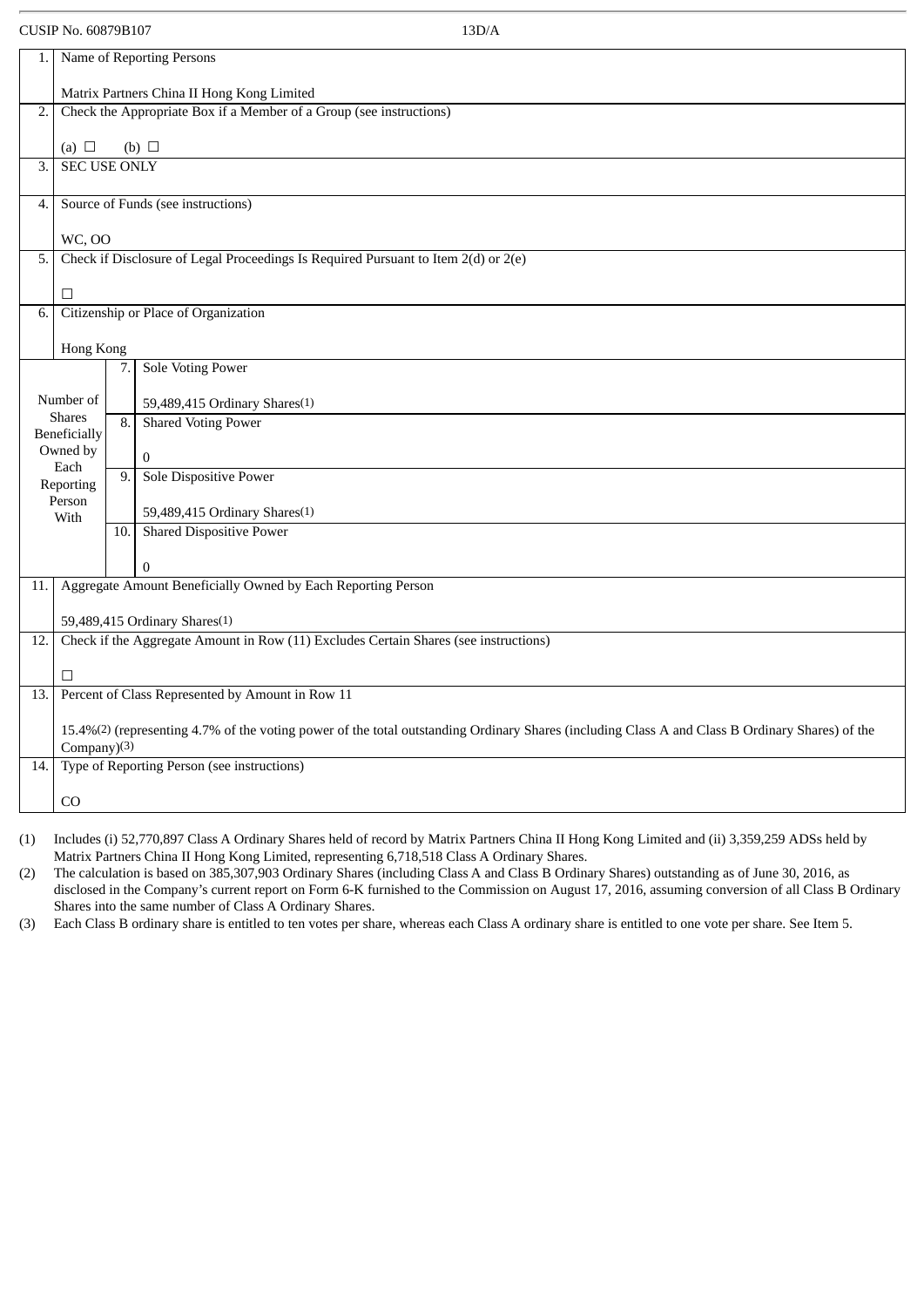| 1.               |                                                                                                                                                                |     | Name of Reporting Persons                                                          |  |  |  |
|------------------|----------------------------------------------------------------------------------------------------------------------------------------------------------------|-----|------------------------------------------------------------------------------------|--|--|--|
|                  | Matrix Partners China II, L.P.                                                                                                                                 |     |                                                                                    |  |  |  |
| 2.               | Check the Appropriate Box if a Member of a Group (see instructions)                                                                                            |     |                                                                                    |  |  |  |
|                  | (a) $\Box$<br>(b) $\Box$                                                                                                                                       |     |                                                                                    |  |  |  |
| $\overline{3}$ . | <b>SEC USE ONLY</b>                                                                                                                                            |     |                                                                                    |  |  |  |
|                  |                                                                                                                                                                |     |                                                                                    |  |  |  |
| 4.               |                                                                                                                                                                |     | Source of Funds (see instructions)                                                 |  |  |  |
|                  | <b>WC, OO</b>                                                                                                                                                  |     |                                                                                    |  |  |  |
| 5.               |                                                                                                                                                                |     | Check if Disclosure of Legal Proceedings Is Required Pursuant to Item 2(d) or 2(e) |  |  |  |
|                  | $\Box$                                                                                                                                                         |     |                                                                                    |  |  |  |
| 6.               |                                                                                                                                                                |     | Citizenship or Place of Organization                                               |  |  |  |
|                  | Cayman Islands                                                                                                                                                 |     |                                                                                    |  |  |  |
|                  |                                                                                                                                                                | 7.  | <b>Sole Voting Power</b>                                                           |  |  |  |
|                  | Number of                                                                                                                                                      |     | $\mathbf{0}$                                                                       |  |  |  |
|                  | <b>Shares</b><br>Beneficially                                                                                                                                  | 8.  | <b>Shared Voting Power</b>                                                         |  |  |  |
|                  | Owned by                                                                                                                                                       |     | 59,489,415 Ordinary Shares <sup>(1)</sup>                                          |  |  |  |
|                  | Each<br>Reporting                                                                                                                                              | 9.  | Sole Dispositive Power                                                             |  |  |  |
|                  | Person<br>With                                                                                                                                                 |     | $\mathbf{0}$                                                                       |  |  |  |
|                  |                                                                                                                                                                | 10. | <b>Shared Dispositive Power</b>                                                    |  |  |  |
|                  |                                                                                                                                                                |     | 59,489,415 Ordinary Shares(1)                                                      |  |  |  |
| 11.              |                                                                                                                                                                |     | Aggregate Amount Beneficially Owned by Each Reporting Person                       |  |  |  |
|                  |                                                                                                                                                                |     |                                                                                    |  |  |  |
| 12.              | 59,489,415 Ordinary Shares <sup>(1)</sup><br>Check if the Aggregate Amount in Row (11) Excludes Certain Shares (see instructions)                              |     |                                                                                    |  |  |  |
|                  |                                                                                                                                                                |     |                                                                                    |  |  |  |
| 13.              | □<br>Percent of Class Represented by Amount in Row 11                                                                                                          |     |                                                                                    |  |  |  |
|                  |                                                                                                                                                                |     |                                                                                    |  |  |  |
|                  | 15.4%(2) (representing 4.7% of the voting power of the total outstanding Ordinary Shares (including Class A and Class B Ordinary Shares) of the<br>Company)(3) |     |                                                                                    |  |  |  |
| 14.              | Type of Reporting Person (see instructions)                                                                                                                    |     |                                                                                    |  |  |  |
|                  | PN                                                                                                                                                             |     |                                                                                    |  |  |  |
|                  |                                                                                                                                                                |     |                                                                                    |  |  |  |

(1) Includes (i) 52,770,897 Class A Ordinary Shares and (ii) 3,359,259 ADSs, representing 6,718,518 Class A Ordinary Shares, held by Matrix HK. Matrix HK is 90% owned by Matrix China II and 10% owned by Matrix China II-A. Matrix Management and Matrix GP are the direct and indirect general partners, respectively, of Matrix China II and Matrix China II-A, and as such, may exercise voting and dispositive power over the shares held by Matrix HK. Mr. Shao, a director of Matrix GP, may be deemed to share voting and dispositive power over the shares held by Matrix HK.

(2) The calculation is based on 385,307,903 Ordinary Shares (including Class A and Class B Ordinary Shares) outstanding as of June 30, 2016, as disclosed in the Company's current report on Form 6-K furnished to the Commission on August 17, 2016, assuming conversion of all Class B Ordinary Shares into the same number of Class A Ordinary Shares.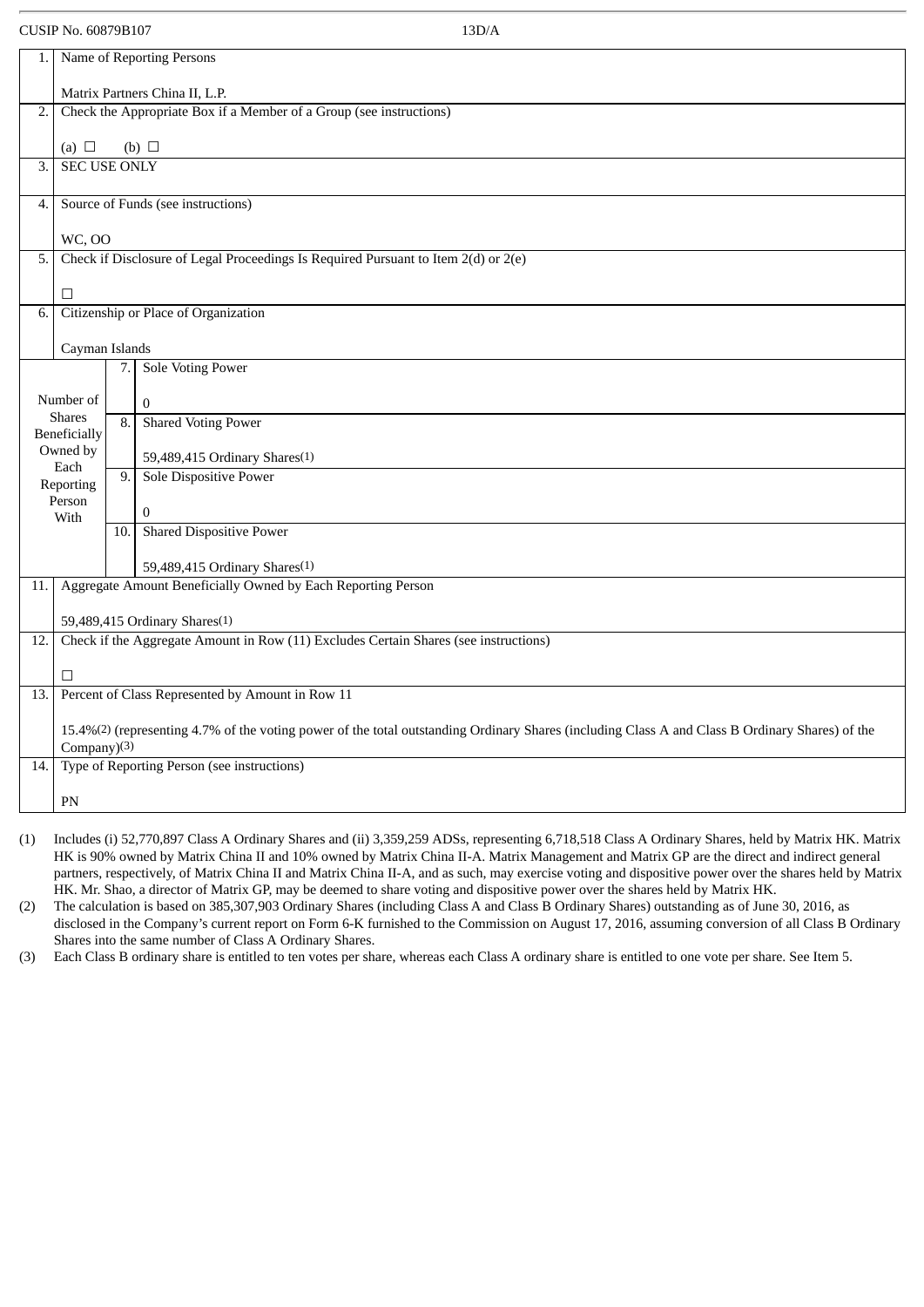| ×<br>٠ |  |
|--------|--|
|        |  |

| 1.               |                                                                                                                                                 |     | Name of Reporting Persons                                                          |  |  |  |
|------------------|-------------------------------------------------------------------------------------------------------------------------------------------------|-----|------------------------------------------------------------------------------------|--|--|--|
|                  | Matrix Partners China II-A, L.P.                                                                                                                |     |                                                                                    |  |  |  |
| 2.               | Check the Appropriate Box if a Member of a Group (see instructions)                                                                             |     |                                                                                    |  |  |  |
|                  | (a) $\Box$                                                                                                                                      |     | (b) $\Box$                                                                         |  |  |  |
| $\overline{3}$ . | <b>SEC USE ONLY</b>                                                                                                                             |     |                                                                                    |  |  |  |
|                  |                                                                                                                                                 |     |                                                                                    |  |  |  |
| 4.               |                                                                                                                                                 |     | Source of Funds (see instructions)                                                 |  |  |  |
|                  | <b>WC, OO</b>                                                                                                                                   |     |                                                                                    |  |  |  |
| 5.               |                                                                                                                                                 |     | Check if Disclosure of Legal Proceedings Is Required Pursuant to Item 2(d) or 2(e) |  |  |  |
|                  |                                                                                                                                                 |     |                                                                                    |  |  |  |
|                  | $\Box$                                                                                                                                          |     |                                                                                    |  |  |  |
| $\overline{6}$ . |                                                                                                                                                 |     | Citizenship or Place of Organization                                               |  |  |  |
|                  | Cayman Islands                                                                                                                                  |     |                                                                                    |  |  |  |
|                  |                                                                                                                                                 | 7.  | <b>Sole Voting Power</b>                                                           |  |  |  |
|                  |                                                                                                                                                 |     |                                                                                    |  |  |  |
|                  | Number of<br><b>Shares</b>                                                                                                                      |     | $\mathbf{0}$                                                                       |  |  |  |
|                  | Beneficially                                                                                                                                    | 8.  | <b>Shared Voting Power</b>                                                         |  |  |  |
|                  | Owned by                                                                                                                                        |     | 59,489,415 Ordinary Shares <sup>(1)</sup>                                          |  |  |  |
|                  | Each<br>Reporting                                                                                                                               | 9.  | <b>Sole Dispositive Power</b>                                                      |  |  |  |
|                  | Person                                                                                                                                          |     |                                                                                    |  |  |  |
|                  | With                                                                                                                                            | 10. | $\mathbf{0}$<br><b>Shared Dispositive Power</b>                                    |  |  |  |
|                  |                                                                                                                                                 |     |                                                                                    |  |  |  |
|                  |                                                                                                                                                 |     | 59,489,415 Ordinary Shares(1)                                                      |  |  |  |
| 11.              |                                                                                                                                                 |     | Aggregate Amount Beneficially Owned by Each Reporting Person                       |  |  |  |
|                  |                                                                                                                                                 |     | 59,489,415 Ordinary Shares <sup>(1)</sup>                                          |  |  |  |
| 12.              | Check if the Aggregate Amount in Row (11) Excludes Certain Shares (see instructions)                                                            |     |                                                                                    |  |  |  |
|                  |                                                                                                                                                 |     |                                                                                    |  |  |  |
|                  | □                                                                                                                                               |     |                                                                                    |  |  |  |
|                  | Percent of Class Represented by Amount in Row 11<br>13.                                                                                         |     |                                                                                    |  |  |  |
|                  | 15.4%(2) (representing 4.7% of the voting power of the total outstanding Ordinary Shares (including Class A and Class B Ordinary Shares) of the |     |                                                                                    |  |  |  |
|                  | Company)(3)                                                                                                                                     |     |                                                                                    |  |  |  |
| 14.              | Type of Reporting Person (see instructions)                                                                                                     |     |                                                                                    |  |  |  |
|                  | PN                                                                                                                                              |     |                                                                                    |  |  |  |
|                  |                                                                                                                                                 |     |                                                                                    |  |  |  |

(1) Includes (i) 52,770,897 Class A Ordinary Shares and (ii) 3,359,259 ADSs, representing 6,718,518 Class A Ordinary Shares, held by Matrix HK. Matrix HK is 90% owned by Matrix China II and 10% owned by Matrix China II-A. Matrix Management and Matrix GP are the direct and indirect general partners, respectively, of Matrix China II and Matrix China II-A, and as such, may exercise voting and dispositive power over the shares held by Matrix HK. Mr. Shao, a director of Matrix GP, may be deemed to share voting and dispositive power over the shares held by Matrix HK.

(2) The calculation is based on 385,307,903 Ordinary Shares (including Class A and Class B Ordinary Shares) outstanding as of June 30, 2016, as disclosed in the Company's current report on Form 6-K furnished to the Commission on August 17, 2016, assuming conversion of all Class B Ordinary Shares into the same number of Class A Ordinary Shares.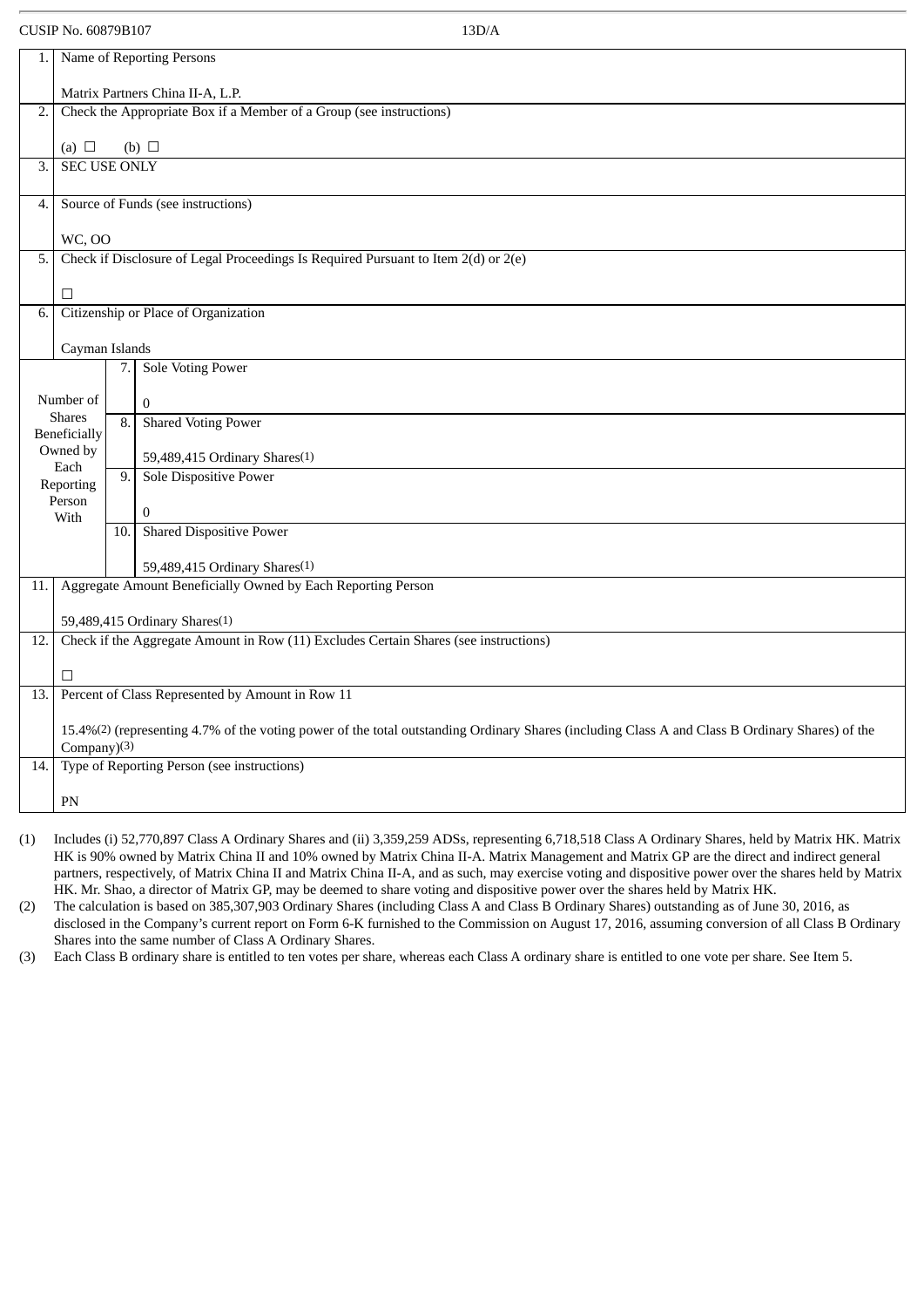| ×<br>۰. |  |
|---------|--|
|         |  |
|         |  |

| 1.               |                                                                                                                                                 |      | Name of Reporting Persons                                                          |  |  |  |
|------------------|-------------------------------------------------------------------------------------------------------------------------------------------------|------|------------------------------------------------------------------------------------|--|--|--|
|                  | Matrix China Management II, L.P.                                                                                                                |      |                                                                                    |  |  |  |
| 2.               | Check the Appropriate Box if a Member of a Group (see instructions)                                                                             |      |                                                                                    |  |  |  |
|                  | (a) $\Box$                                                                                                                                      |      | (b) $\Box$                                                                         |  |  |  |
| $\overline{3}$ . | <b>SEC USE ONLY</b>                                                                                                                             |      |                                                                                    |  |  |  |
| 4.               |                                                                                                                                                 |      | Source of Funds (see instructions)                                                 |  |  |  |
|                  |                                                                                                                                                 |      |                                                                                    |  |  |  |
| 5.               | <b>WC, OO</b>                                                                                                                                   |      | Check if Disclosure of Legal Proceedings Is Required Pursuant to Item 2(d) or 2(e) |  |  |  |
|                  |                                                                                                                                                 |      |                                                                                    |  |  |  |
| 6.               | $\Box$                                                                                                                                          |      | Citizenship or Place of Organization                                               |  |  |  |
|                  |                                                                                                                                                 |      |                                                                                    |  |  |  |
|                  | Cayman Islands                                                                                                                                  | 7.   | <b>Sole Voting Power</b>                                                           |  |  |  |
|                  | Number of                                                                                                                                       |      | 59,489,415 Ordinary Shares(1)                                                      |  |  |  |
|                  | <b>Shares</b>                                                                                                                                   | 8.   | <b>Shared Voting Power</b>                                                         |  |  |  |
|                  | Beneficially<br>Owned by                                                                                                                        |      | $\pmb{0}$                                                                          |  |  |  |
|                  | Each<br>Reporting                                                                                                                               | 9.   | Sole Dispositive Power                                                             |  |  |  |
|                  | Person                                                                                                                                          |      | 59,489,415 Ordinary Shares <sup>(1)</sup>                                          |  |  |  |
|                  | With                                                                                                                                            | 10.1 | <b>Shared Dispositive Power</b>                                                    |  |  |  |
|                  |                                                                                                                                                 |      | $\mathbf 0$                                                                        |  |  |  |
| 11.              |                                                                                                                                                 |      | Aggregate Amount Beneficially Owned by Each Reporting Person                       |  |  |  |
|                  | 59,489,415 Ordinary Shares <sup>(1)</sup>                                                                                                       |      |                                                                                    |  |  |  |
| 12.              | Check if the Aggregate Amount in Row (11) Excludes Certain Shares (see instructions)                                                            |      |                                                                                    |  |  |  |
|                  | п                                                                                                                                               |      |                                                                                    |  |  |  |
| 13.              | Percent of Class Represented by Amount in Row 11                                                                                                |      |                                                                                    |  |  |  |
|                  | 15.4%(2) (representing 4.7% of the voting power of the total outstanding Ordinary Shares (including Class A and Class B Ordinary Shares) of the |      |                                                                                    |  |  |  |
| 14.              | Company)(3)<br>Type of Reporting Person (see instructions)                                                                                      |      |                                                                                    |  |  |  |
|                  |                                                                                                                                                 |      |                                                                                    |  |  |  |
|                  | PN                                                                                                                                              |      |                                                                                    |  |  |  |

(1) Includes (i) 52,770,897 Class A Ordinary Shares and (ii) 3,359,259 ADSs, representing 6,718,518 Class A Ordinary Shares, held by Matrix HK. Matrix HK is 90% owned by Matrix China II and 10% owned by Matrix China II-A. Matrix Management and Matrix GP are the direct and indirect general partners, respectively, of Matrix China II and Matrix China II-A, and as such, may exercise voting and dispositive power over the shares held by Matrix HK. Mr. Shao, a director of Matrix GP, may be deemed to share voting and dispositive power over the shares held by Matrix HK.

(2) The calculation is based on 385,307,903 Ordinary Shares (including Class A and Class B Ordinary Shares) outstanding as of June 30, 2016, as disclosed in the Company's current report on Form 6-K furnished to the Commission on August 17, 2016, assuming conversion of all Class B Ordinary Shares into the same number of Class A Ordinary Shares.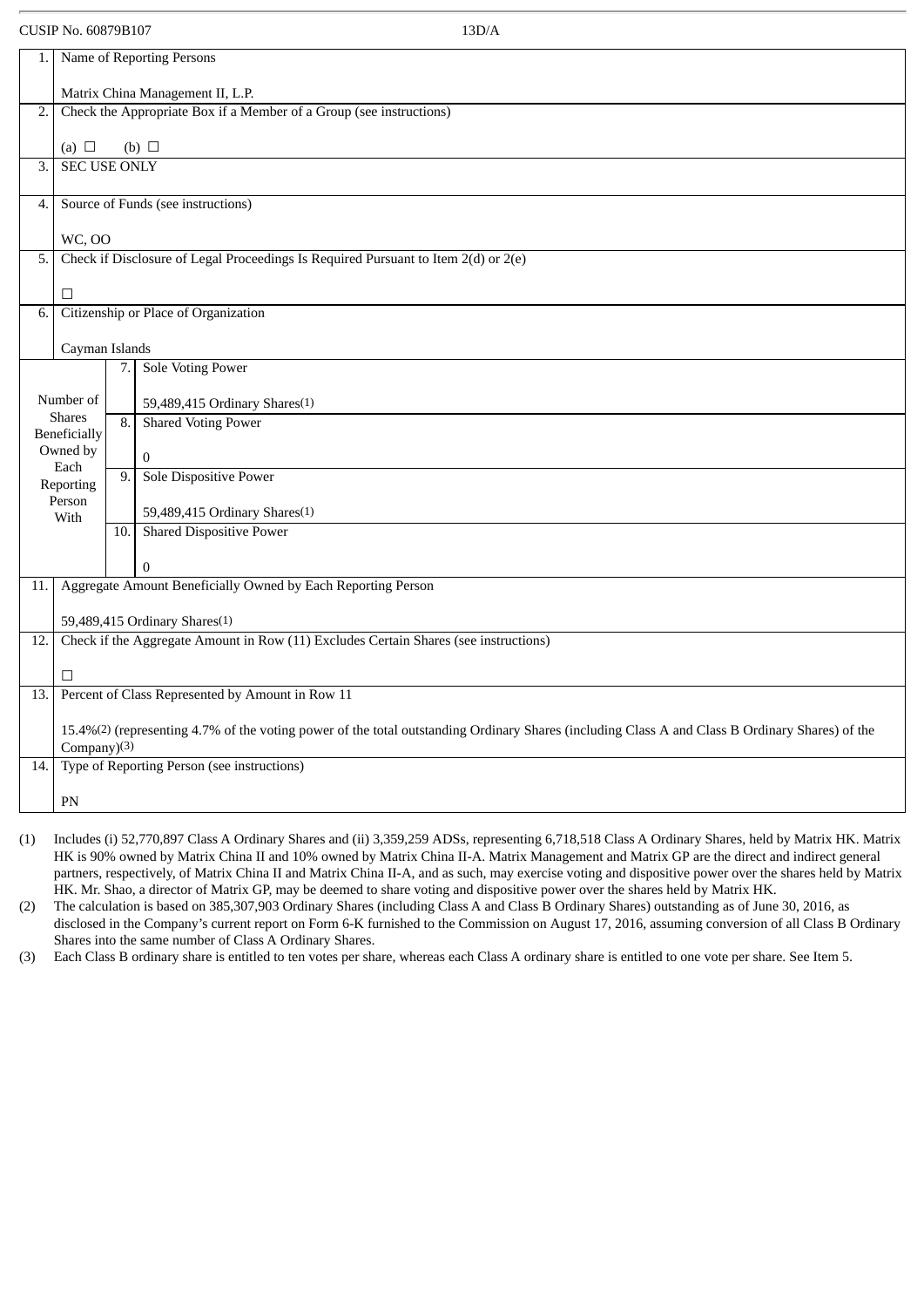#### CUSIP No. 60879B107

| 1.               | Name of Reporting Persons                                                                                                                                      |     |                                                                                    |  |  |  |
|------------------|----------------------------------------------------------------------------------------------------------------------------------------------------------------|-----|------------------------------------------------------------------------------------|--|--|--|
|                  | Matrix China II GP GP, Ltd.                                                                                                                                    |     |                                                                                    |  |  |  |
| 2.               |                                                                                                                                                                |     | Check the Appropriate Box if a Member of a Group (see instructions)                |  |  |  |
|                  |                                                                                                                                                                |     |                                                                                    |  |  |  |
|                  | (a) $\Box$                                                                                                                                                     |     | (b) $\Box$                                                                         |  |  |  |
| $\overline{3}$ . | <b>SEC USE ONLY</b>                                                                                                                                            |     |                                                                                    |  |  |  |
|                  |                                                                                                                                                                |     |                                                                                    |  |  |  |
| 4.               |                                                                                                                                                                |     | Source of Funds (see instructions)                                                 |  |  |  |
|                  | <b>WC, OO</b>                                                                                                                                                  |     |                                                                                    |  |  |  |
| 5.               |                                                                                                                                                                |     | Check if Disclosure of Legal Proceedings Is Required Pursuant to Item 2(d) or 2(e) |  |  |  |
|                  |                                                                                                                                                                |     |                                                                                    |  |  |  |
|                  | □                                                                                                                                                              |     |                                                                                    |  |  |  |
| 6.               |                                                                                                                                                                |     | Citizenship or Place of Organization                                               |  |  |  |
|                  | Cayman Islands                                                                                                                                                 |     |                                                                                    |  |  |  |
|                  |                                                                                                                                                                | 7.  | <b>Sole Voting Power</b>                                                           |  |  |  |
|                  |                                                                                                                                                                |     |                                                                                    |  |  |  |
|                  | Number of                                                                                                                                                      |     | 59,489,415 Ordinary Shares(1)                                                      |  |  |  |
|                  | <b>Shares</b><br>Beneficially                                                                                                                                  | 8.  | <b>Shared Voting Power</b>                                                         |  |  |  |
|                  | Owned by                                                                                                                                                       |     |                                                                                    |  |  |  |
|                  | Each                                                                                                                                                           | 9.  | $\bf{0}$<br>Sole Dispositive Power                                                 |  |  |  |
|                  | Reporting                                                                                                                                                      |     |                                                                                    |  |  |  |
|                  | Person<br>With                                                                                                                                                 |     | 59,489,415 Ordinary Shares <sup>(1)</sup>                                          |  |  |  |
|                  |                                                                                                                                                                | 10. | <b>Shared Dispositive Power</b>                                                    |  |  |  |
|                  |                                                                                                                                                                |     |                                                                                    |  |  |  |
|                  |                                                                                                                                                                |     | $\bf{0}$                                                                           |  |  |  |
| 11.              |                                                                                                                                                                |     | Aggregate Amount Beneficially Owned by Each Reporting Person                       |  |  |  |
|                  |                                                                                                                                                                |     |                                                                                    |  |  |  |
| 12.              | 59,489,415 Ordinary Shares <sup>(1)</sup><br>Check if the Aggregate Amount in Row (11) Excludes Certain Shares (see instructions)                              |     |                                                                                    |  |  |  |
|                  |                                                                                                                                                                |     |                                                                                    |  |  |  |
|                  | п                                                                                                                                                              |     |                                                                                    |  |  |  |
| 13.              | Percent of Class Represented by Amount in Row 11                                                                                                               |     |                                                                                    |  |  |  |
|                  |                                                                                                                                                                |     |                                                                                    |  |  |  |
|                  | 15.4%(2) (representing 4.7% of the voting power of the total outstanding Ordinary Shares (including Class A and Class B Ordinary Shares) of the<br>Company)(3) |     |                                                                                    |  |  |  |
| 14.              |                                                                                                                                                                |     | Type of Reporting Person (see instructions)                                        |  |  |  |
|                  |                                                                                                                                                                |     |                                                                                    |  |  |  |
|                  | CO                                                                                                                                                             |     |                                                                                    |  |  |  |

(1) Includes (i) 52,770,897 Class A Ordinary Shares and (ii) 3,359,259 ADSs, representing 6,718,518 Class A Ordinary Shares, held by Matrix HK. Matrix HK is 90% owned by Matrix China II and 10% owned by Matrix China II-A. Matrix Management and Matrix GP are the direct and indirect general partners, respectively, of Matrix China II and Matrix China II-A, and as such, may exercise voting and dispositive power over the shares held by Matrix HK. Mr. Shao, a director of Matrix GP, may be deemed to share voting and dispositive power over the shares held by Matrix HK.

(2) The calculation is based on 385,307,903 Ordinary Shares (including Class A and Class B Ordinary Shares) outstanding as of June 30, 2016, as disclosed in the Company's current report on Form 6-K furnished to the Commission on August 17, 2016, assuming conversion of all Class B Ordinary Shares into the same number of Class A Ordinary Shares.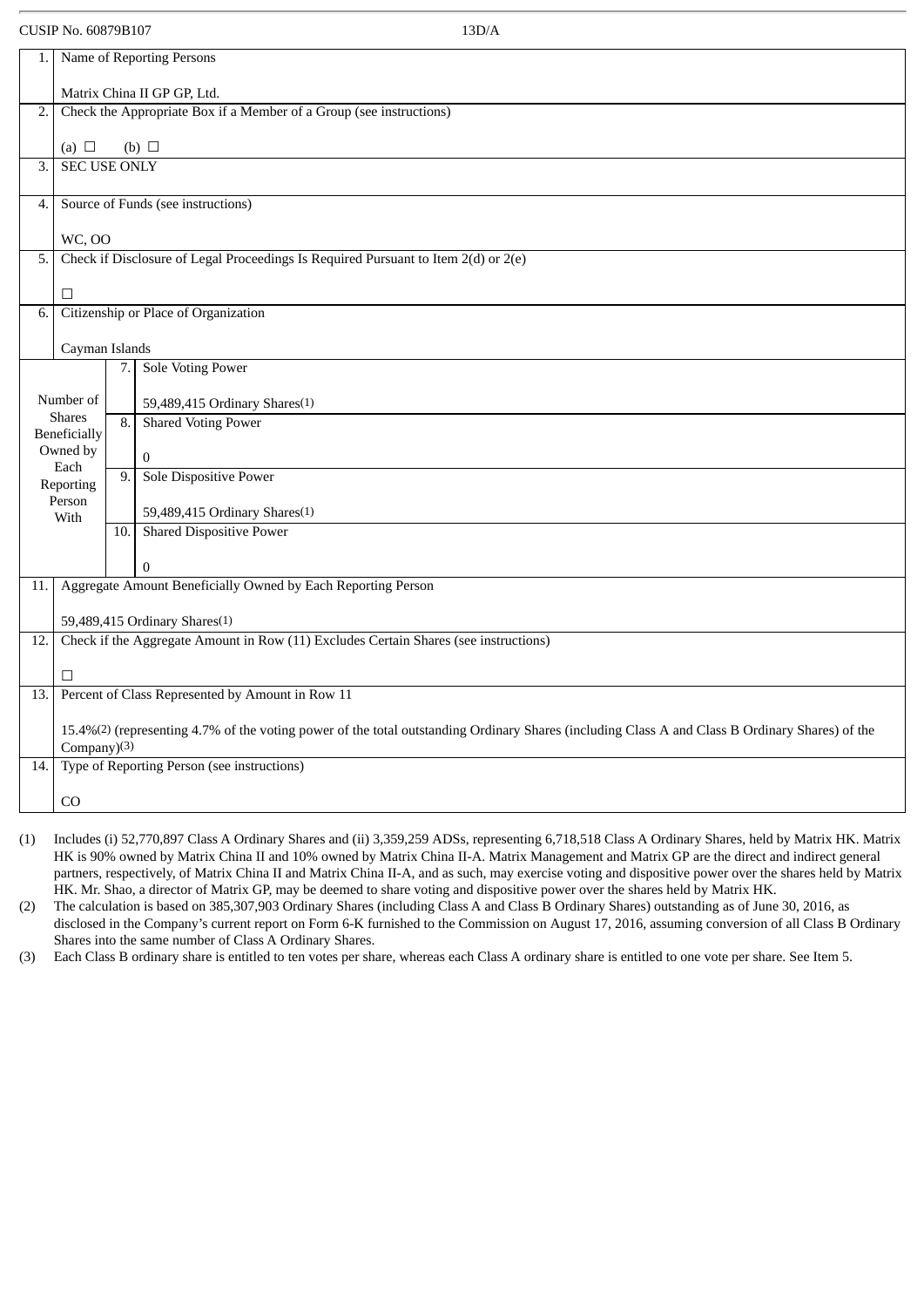| 1.  |                                                                                                                                                 |     | Name of Reporting Persons                                                            |  |  |  |  |
|-----|-------------------------------------------------------------------------------------------------------------------------------------------------|-----|--------------------------------------------------------------------------------------|--|--|--|--|
|     | Yibo Shao                                                                                                                                       |     |                                                                                      |  |  |  |  |
| 2.  | Check the Appropriate Box if a Member of a Group (see instructions)                                                                             |     |                                                                                      |  |  |  |  |
|     | (a) $\Box$                                                                                                                                      |     | (b) $\Box$                                                                           |  |  |  |  |
| 3.  | <b>SEC USE ONLY</b>                                                                                                                             |     |                                                                                      |  |  |  |  |
|     |                                                                                                                                                 |     |                                                                                      |  |  |  |  |
| 4.  |                                                                                                                                                 |     | Source of Funds (see instructions)                                                   |  |  |  |  |
|     | AF, OO                                                                                                                                          |     |                                                                                      |  |  |  |  |
| 5.  |                                                                                                                                                 |     | Check if Disclosure of Legal Proceedings Is Required Pursuant to Item 2(d) or 2(e)   |  |  |  |  |
|     |                                                                                                                                                 |     |                                                                                      |  |  |  |  |
|     | $\Box$                                                                                                                                          |     |                                                                                      |  |  |  |  |
| 6.  |                                                                                                                                                 |     | Citizenship or Place of Organization                                                 |  |  |  |  |
|     |                                                                                                                                                 |     | The People's Republic of China                                                       |  |  |  |  |
|     |                                                                                                                                                 | 7.  | <b>Sole Voting Power</b>                                                             |  |  |  |  |
|     |                                                                                                                                                 |     |                                                                                      |  |  |  |  |
|     | Number of<br><b>Shares</b>                                                                                                                      |     | $\bf{0}$                                                                             |  |  |  |  |
|     | <b>Beneficially</b>                                                                                                                             | 8.  | <b>Shared Voting Power</b>                                                           |  |  |  |  |
|     | Owned by                                                                                                                                        |     | 59,489,415 Ordinary Shares <sup>(1)</sup>                                            |  |  |  |  |
|     | Each<br>Reporting                                                                                                                               | 9.  | <b>Sole Dispositive Power</b>                                                        |  |  |  |  |
|     | Person                                                                                                                                          |     | $\overline{0}$                                                                       |  |  |  |  |
|     | With                                                                                                                                            | 10. | <b>Shared Dispositive Power</b>                                                      |  |  |  |  |
|     |                                                                                                                                                 |     |                                                                                      |  |  |  |  |
|     |                                                                                                                                                 |     | 59,489,415 Ordinary Shares(1)                                                        |  |  |  |  |
| 11. |                                                                                                                                                 |     | Aggregate Amount Beneficially Owned by Each Reporting Person                         |  |  |  |  |
|     |                                                                                                                                                 |     | 59,489,415 Ordinary Shares <sup>(1)</sup>                                            |  |  |  |  |
| 12. |                                                                                                                                                 |     | Check if the Aggregate Amount in Row (11) Excludes Certain Shares (see instructions) |  |  |  |  |
|     |                                                                                                                                                 |     |                                                                                      |  |  |  |  |
|     | □<br>Percent of Class Represented by Amount in Row 11                                                                                           |     |                                                                                      |  |  |  |  |
| 13. |                                                                                                                                                 |     |                                                                                      |  |  |  |  |
|     | 15.4%(2) (representing 4.7% of the voting power of the total outstanding Ordinary Shares (including Class A and Class B Ordinary Shares) of the |     |                                                                                      |  |  |  |  |
|     | Company)(3)                                                                                                                                     |     |                                                                                      |  |  |  |  |
| 14. | Type of Reporting Person (see instructions)                                                                                                     |     |                                                                                      |  |  |  |  |
|     | IN                                                                                                                                              |     |                                                                                      |  |  |  |  |

(1) Includes (i) 52,770,897 Class A Ordinary Shares and (ii) 3,359,259 ADSs, representing 6,718,518 Class A Ordinary Shares, held by Matrix HK. Matrix HK is 90% owned by Matrix China II and 10% owned by Matrix China II-A. Matrix Management and Matrix GP are the direct and indirect general partners, respectively, of Matrix China II and Matrix China II-A, and as such, may exercise voting and dispositive power over the shares held by Matrix HK. Mr. Shao, a director of Matrix GP, may be deemed to share voting and dispositive power over the shares held by Matrix HK.

(2) The calculation is based on 385,307,903 Ordinary Shares (including Class A and Class B Ordinary Shares) outstanding as of June 30, 2016, as disclosed in the Company's current report on Form 6-K furnished to the Commission on August 17, 2016, assuming conversion of all Class B Ordinary Shares into the same number of Class A Ordinary Shares.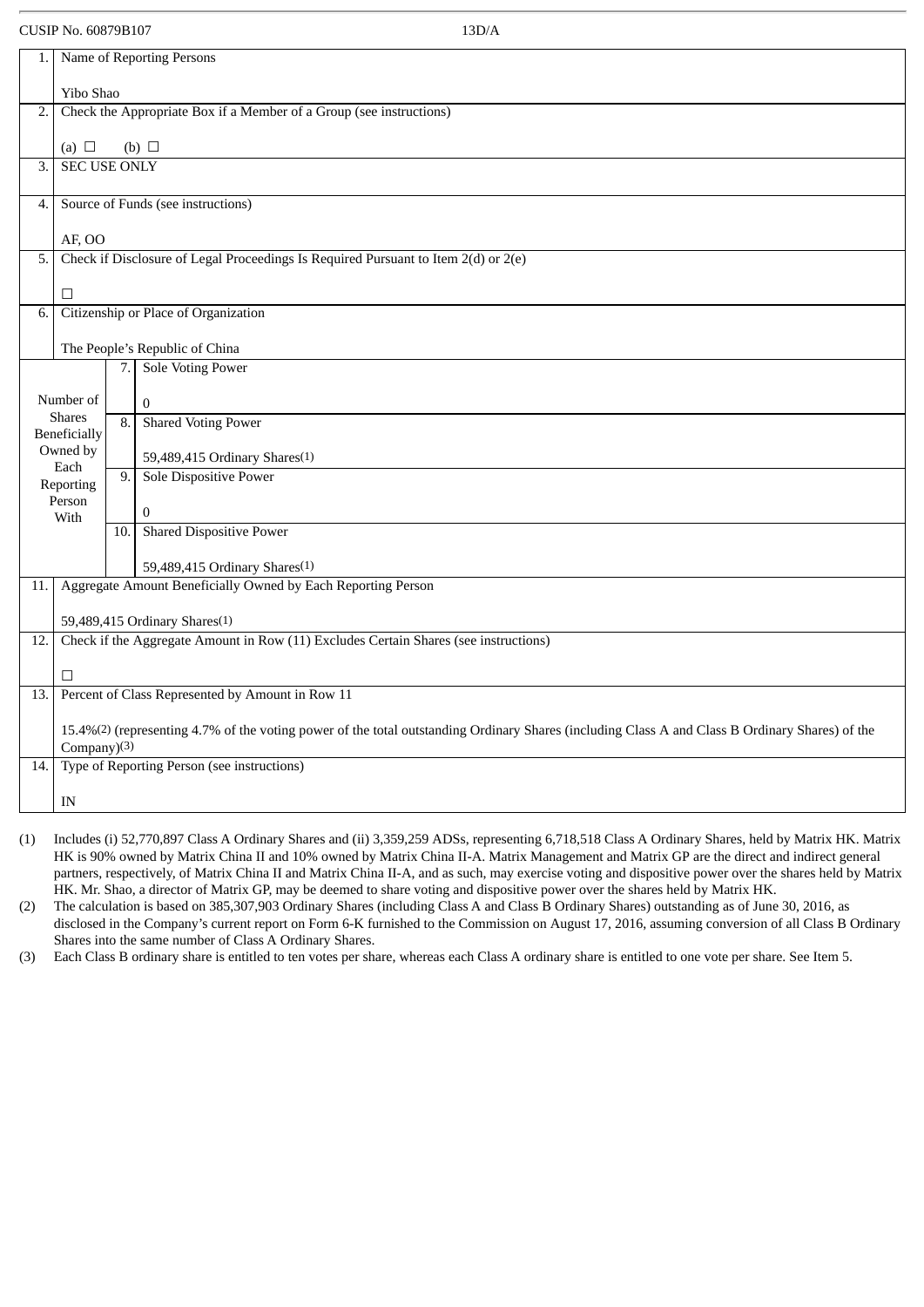#### **Explanatory Note**

This statement on Schedule 13D (the "Schedule 13D") constitutes Amendment No. 3 solely on behalf of, and only to the extent that it relates to, Matrix Partners China II Hong Kong Limited ("Matrix HK"), Matrix Partners China II, L.P. ("Matrix China II"), Matrix Partners China II-A, L.P. ("Matrix China II-A"), Matrix China Management II, L.P. ("Matrix Management"), Matrix China II GP GP, Ltd. ("Matrix GP" and, together with Matrix HK, Matrix China II, Matrix China II-A and Matrix Management, the "Matrix Funds") and Yibo Shao ("Mr. Shao" and, together with the Matrix Funds, the "Matrix Reporting Persons") to the Schedule 13D initially filed by Yan Tang ("Mr. Tang"), Sichuan Zhang ("Ms. Zhang"), Gallant Future Holdings Limited ("Gallant Future"), Matrix Funds and Mr. Shao with the U.S. Securities and Exchange Commission (the "Commission") on July 6, 2015, as amended by Amendment No. 1 filed on April 6, 2016 and Amendment No. 2 on August 23, 2016 (the "Original Filing"), in each case with respect to the Class A ordinary shares, par value \$0.0001 per share ("Class A Ordinary Shares") of Momo Inc., a Cayman Islands company (the "Company"). Except to the extent specifically set forth herein, the information contained in the Original Filing remains true and accurate with respect to the Matrix Reporting Persons.

This statement does not modify any of the information previously reported on the Original Filing or any of the information reported by any Reporting Persons (as defined in the Original Filing) other than the Matrix Reporting Persons.

#### **Item 2. Identity and Background.**

The Matrix Funds and Mr. Shao are collectively referred to herein as the "Matrix Reporting Persons," and each, a "Matrix Reporting Person."

(a)–(c), (f) This statement on Schedule 13D is being filed jointly by the Matrix Reporting Persons pursuant to Rule 13d-1(k) promulgated by the SEC under Section 13 of the Act.

Except as otherwise stated herein, each Matrix Reporting Person expressly disclaims beneficial ownership for all purposes of the Ordinary Shares (including Class A Ordinary Shares represented by the ADSs) held by each other Matrix Reporting Person or by any member of the Buyer Group (as defined in Item 4) that is not a Matrix Reporting Person.

The agreement among the Matrix Reporting Persons relating to the joint filing is attached hereto as Exhibit J. Information with respect to each of the Matrix Reporting Persons is given solely by such Matrix Reporting Person, and no Matrix Reporting Person assumes responsibility for the accuracy or completeness of the information concerning the other Matrix Reporting Persons, except as otherwise provided in Rule 13d-1(k).

The principal business of Matrix Management and Matrix GP is to serve as direct and indirect general partners, respectively, of Matrix China II and Matrix China II-A. The principal business of Matrix HK is to acquire, hold and dispose of interests in various companies for investment purposes and to take all actions incidental thereto. The principal business of Matrix China II and Matrix China II-A is to hold indirect interests in various companies for investment purposes. Mr. Shao is a director of Matrix GP and is a PRC citizen. Matrix HK is a company incorporated in Hong Kong. Matrix China II and Matrix China II-A are limited partnerships formed in the Cayman Islands and managed by Matrix Management, a limited partnership formed in the Cayman Islands, which in turn is managed by Matrix GP, a company incorporated in the Cayman Islands. The business address of each of the Matrix Funds and Mr. Shao is c/o Suite 08, 20th Floor, One International Finance Centre, 1 Harbour View Street, Central, Hong Kong.

#### **Item 4. Purpose of Transaction**

Solely on behalf of, and only to the extent that it relates to, the Matrix Reporting Persons, Item 4 of the Original Filing is hereby amended and supplemented by the addition of the following:

On August 29, 2016, (i) Matrix HK distributed 2,916,667 ADSs to Matrix China II and 324,074 ADSs to Matrix China II-A for no additional consideration, (ii) Matrix China II distributed 2,916,667 ADSs to Matrix China II's partners for no additional consideration and (iii) Matrix China II-A distributed 324,074 ADSs to Matrix China II-A's partners for no additional consideration.

#### **Item 5. Interest in Securities of the Issuer**

Solely on behalf of, and only to the extent that it relates to, the Matrix Reporting Persons, paragraphs (a)-(c) of Item 5 of the Original Filing are hereby amended as follows:

(a)–(b) The following information with respect to the ownership of Class A ordinary shares by the Matrix Reporting Persons filing this statement on Schedule 13D is provided as of the date of this filing: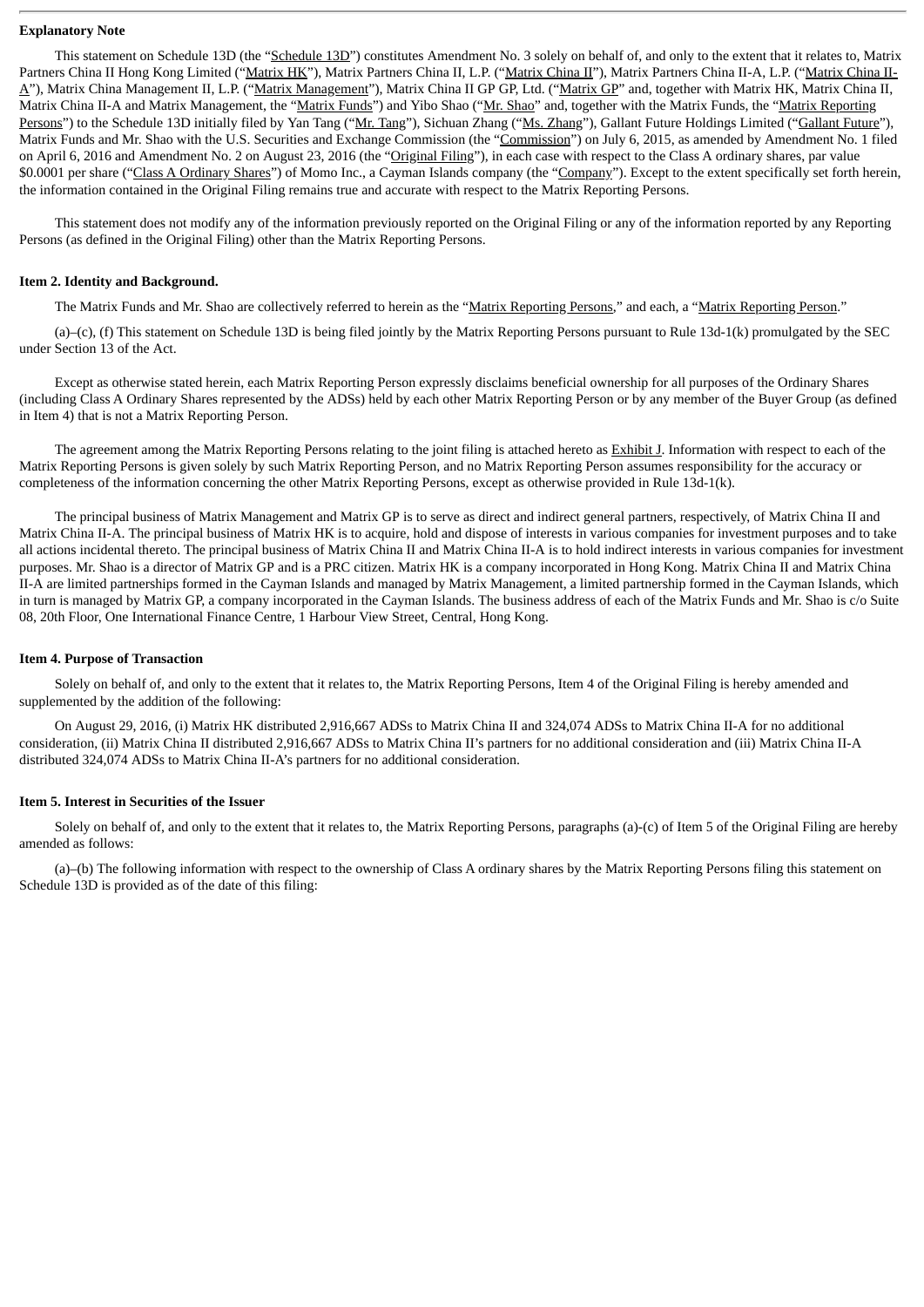| <b>Reporting Persons</b> | <b>Class A</b><br>Ordinary<br>Shares Held<br>Directly | <b>Class B</b><br>Ordinary<br>Shares Held<br>Directly | <b>ADS</b><br><b>Held Directly</b><br>(2) | Shared<br><b>Voting</b><br>Power | Shared<br><b>Dispositive</b><br>Power | <b>Beneficial</b><br>Ownership | <b>Percentage of</b><br>Class(2) |
|--------------------------|-------------------------------------------------------|-------------------------------------------------------|-------------------------------------------|----------------------------------|---------------------------------------|--------------------------------|----------------------------------|
| Matrix HK                | 52,770,897                                            |                                                       | 3,359,259                                 | 59,489,415                       | 59,489,415                            | 59,489,415                     | 15.4%                            |
| Matrix China II          |                                                       |                                                       |                                           | 59.489.415                       | 59,489,415                            | 59,489,415                     | 15.4%                            |
| Matrix China II-A        | 0                                                     | $\Omega$                                              | 0                                         | 59,489,415                       | 59,489,415                            | 59,489,415                     | 15.4%                            |
| Matrix Management (1)    |                                                       |                                                       |                                           | 59.489.415                       | 59,489,415                            | 59.489.415                     | 15.4%                            |
| Matrix GP (1)            | 0                                                     |                                                       | $\bf{0}$                                  | 59,489,415                       | 59,489,415                            | 59,489,415                     | 15.4%                            |
| Shao $(1)$               |                                                       |                                                       |                                           | 59,489,415                       | 59,489,415                            | 59,489,415                     | 15.4%                            |

(1) Matrix HK is 90% owned by Matrix China II and 10% owned by Matrix China II-A. Matrix Management and Matrix GP are the direct and indirect general partners, respectively, of Matrix China II and Matrix China II-A, and as such, may exercise voting and dispositive power over the shares held by Matrix HK. Shao, a director of Matrix GP, may be deemed to share voting and dispositive power over the shares held by Matrix HK.

(2) Each ADS represents 2 Class A ordinary shares, par value of US\$0.0001. Percentage is based on 385,307,903 Ordinary Shares (including Class A and Class B Ordinary Shares) outstanding as of June 30, 2016, as disclosed in the Company's current report on Form 6-K furnished to the Commission on August 17, 2016, assuming conversion of all Class B Ordinary Shares into the same number of Class A Ordinary Shares.

Each Matrix Reporting Person expressly disclaims any beneficial ownership of the Ordinary Shares held by each other Matrix Reporting Person or by any member of the Buyer Group that is not a Matrix Reporting Person.

Holders of Class A Ordinary Share and Class B Ordinary Share have the same rights except for voting and conversion rights. Each Class B ordinary share is convertible into one Class A ordinary share at any time by the holder thereof. Each Class B ordinary share is entitled to ten votes per share, whereas each Class A ordinary share is entitled to one vote per share.

Mr. David Ying Zhang, a director of Matrix GP, is the beneficial owner of 487,500 Class A Ordinary Shares, representing 487,500 Class A Ordinary Shares that Mr. Zhang has the right to acquire upon exercise of options within 60 days from August 18, 2016.

Except as disclosed in this statement on Schedule 13D, none of the Matrix Reporting Persons beneficially owns any Ordinary Shares or has the right to acquire any Ordinary Shares.

Except as disclosed in this statement on Schedule 13D, none of the Matrix Reporting Persons presently has the power to vote or to direct the vote or to dispose or direct the disposition of any of the Ordinary Shares which it may be deemed to beneficially own.

(c) On August 29, 2016, (i) Matrix HK distributed 2,916,667 ADSs to Matrix China II and 324,074 ADSs to Matrix China II-A for no additional consideration, (ii) Matrix China II distributed 2,916,667 ADSs to Matrix China II's partners for no additional consideration and (iii) Matrix China II-A distributed 324,074 ADSs to Matrix China II-A's partners for no additional consideration.

#### **Item 7. Material to be Filed as Exhibits.**

| <b>Exhibit No.</b> | <b>Description</b>                                                                                                                                        |
|--------------------|-----------------------------------------------------------------------------------------------------------------------------------------------------------|
| A(1)               | Joint Filing Agreement dated July 6, 2015 by and among Mr. Tang, Ms. Zhang, Gallant Future, the Matrix Funds and Mr. Shao.                                |
| B(1)               | Consortium Agreement, dated July 6, 2015, by and among Mr. Tang, Matrix Partners, Sequoia Capital and Huatai Ruilian.                                     |
| C(1)               | Proposal Letter dated June 23, 2015 from the Buyer Group to the board of directors of the Company.                                                        |
| D(1)               | Amendment No. 1 to the Consortium Agreement, dated April 5, 2016, by and among the Buyer Group.                                                           |
| E(1)               | Adherence Agreement to the Consortium Agreement executed and delivered by Alibaba, dated April 5, 2016.                                                   |
| F(1)               | Adherence Agreement to the Consortium Agreement executed and delivered by Yunfeng, dated April 5, 2016.                                                   |
| G(1)               | Joint Filing Agreement dated April 6, 2016 by and among Mr. Tang, Ms. Zhang, Gallant Future, the Matrix Funds, Mr. Shao, the<br>Yunfeng Funds and Mr. Yu. |
| H(1)               | Proposal Withdrawal Letter to the special committee of the board of directors of the Company, dated August 18, 2016.                                      |
| I(1)               | Termination Agreement, dated August 18, 2016, by and among the Buyer Group.                                                                               |
| J                  | Joint Filing Agreement dated September 6, 2016 by and among the Matrix Reporting Persons.                                                                 |

(1) Filed previously.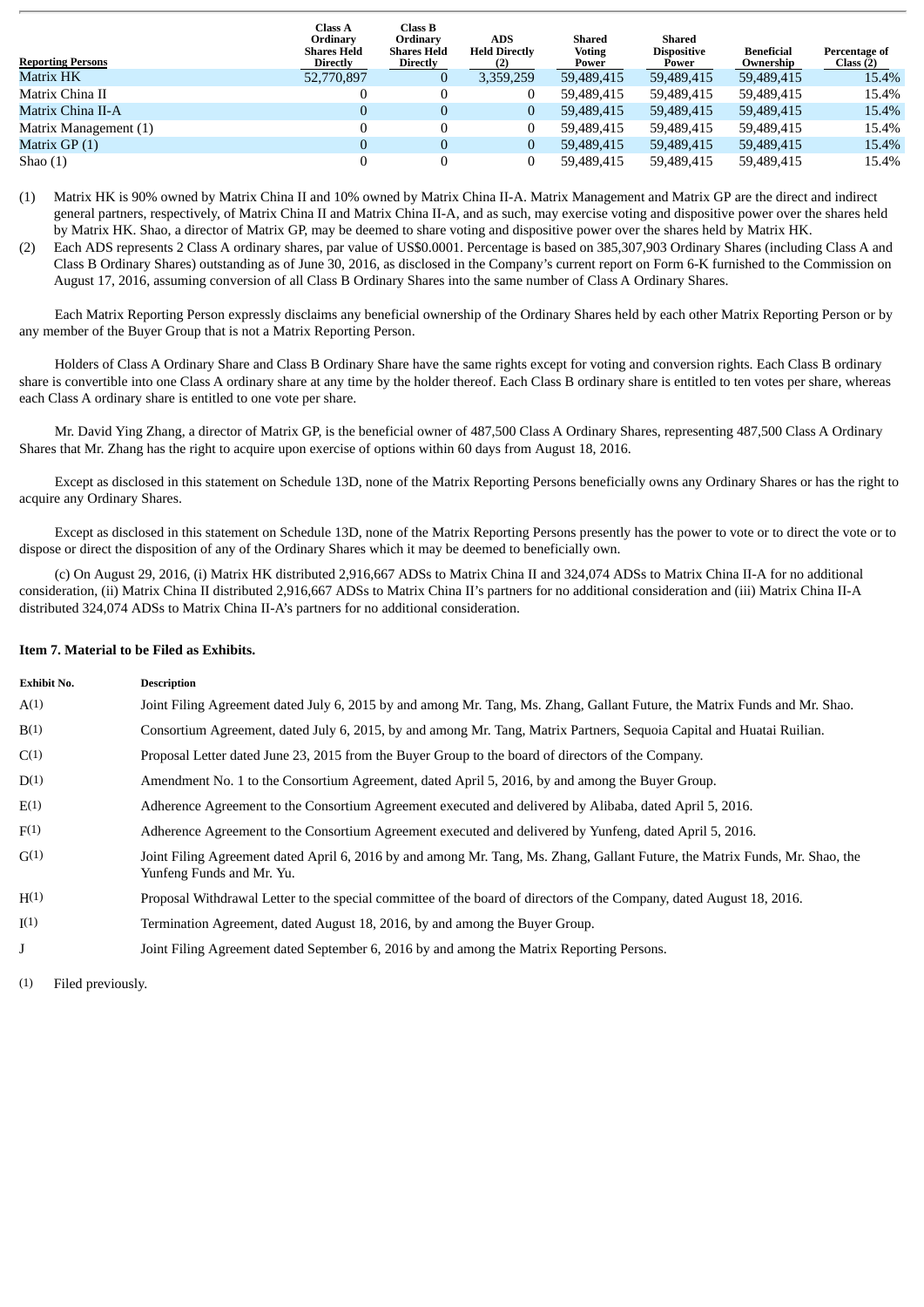#### **SIGNATURES**

After reasonable inquiry and to the best of my knowledge and belief, I certify that the information set forth in this statement is true, complete and correct.

Date: September 6, 2016

MATRIX PARTNERS CHINA II HONG KONG LIMITED

By: Matrix Partners China II, L.P.

By: Matrix China Management II, L.P.

By: Matrix China II GP GP, Ltd.

By: /s/ Yibo Shao

Yibo Shao, Director

MATRIX PARTNERS CHINA II, L.P.

By: Matrix China Management II, L.P.

By: Matrix China II GP GP, Ltd.

By: /s/ Yibo Shao Yibo Shao, Director

MATRIX PARTNERS CHINA II-A, L.P.

By: Matrix China Management II, L.P.

By: Matrix China II GP GP, Ltd.

By: /s/ Yibo Shao

Yibo Shao, Director

MATRIX CHINA MANAGEMENT II, L.P. By: Matrix China II GP GP, Ltd.

By: /s/ Yibo Shao

Yibo Shao, Director

MATRIX CHINA II GP GP, LTD.

By: /s/ Yibo Shao Yibo Shao, Director

YIBO SHAO

By: /s/ Yibo Shao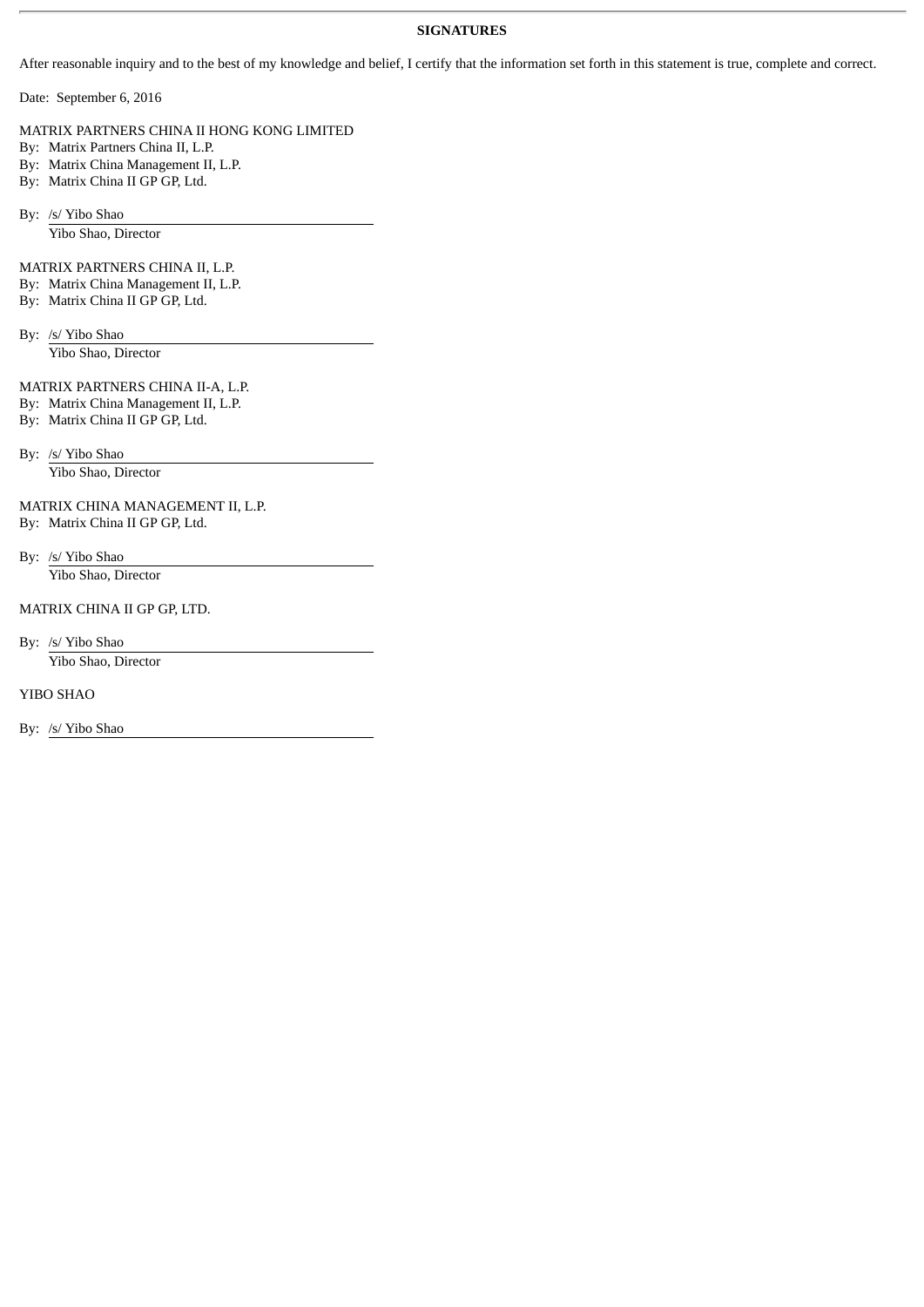#### **SCHEDULE A EXECUTIVE OFFICERS AND DIRECTORS**

#### **Matrix Partners China II Hong Kong Limited**

The business address of each of the following individuals is c/o Suite 08, 20th Floor, One International Finance Centre, 1 Harbour View Street, Central, Hong Kong.

| Directors:         |                                 |
|--------------------|---------------------------------|
| Name               | <b>Country of Citizenship</b>   |
| David Ying Zhang   | <b>United States of America</b> |
| Timothy A. Barrows | <b>United States of America</b> |
| Yibo Shao          | The People's Republic of China  |

#### **Executive Officers:**

None

#### **Matrix China II GP GP, Ltd.**

The business address of each of the following individuals is c/o Suite 08, 20th Floor, One International Finance Centre, 1 Harbour View Street, Central, Hong Kong.

#### **Directors:**

| Name               | <b>Country of Citizenship</b>   |
|--------------------|---------------------------------|
| David Ying Zhang   | <b>United States of America</b> |
| Timothy A. Barrows | <b>United States of America</b> |
| David Su           | The Republic of Singapore       |
| Yibo Shao          | The People's Republic of China  |

**Executive Officers:**

None